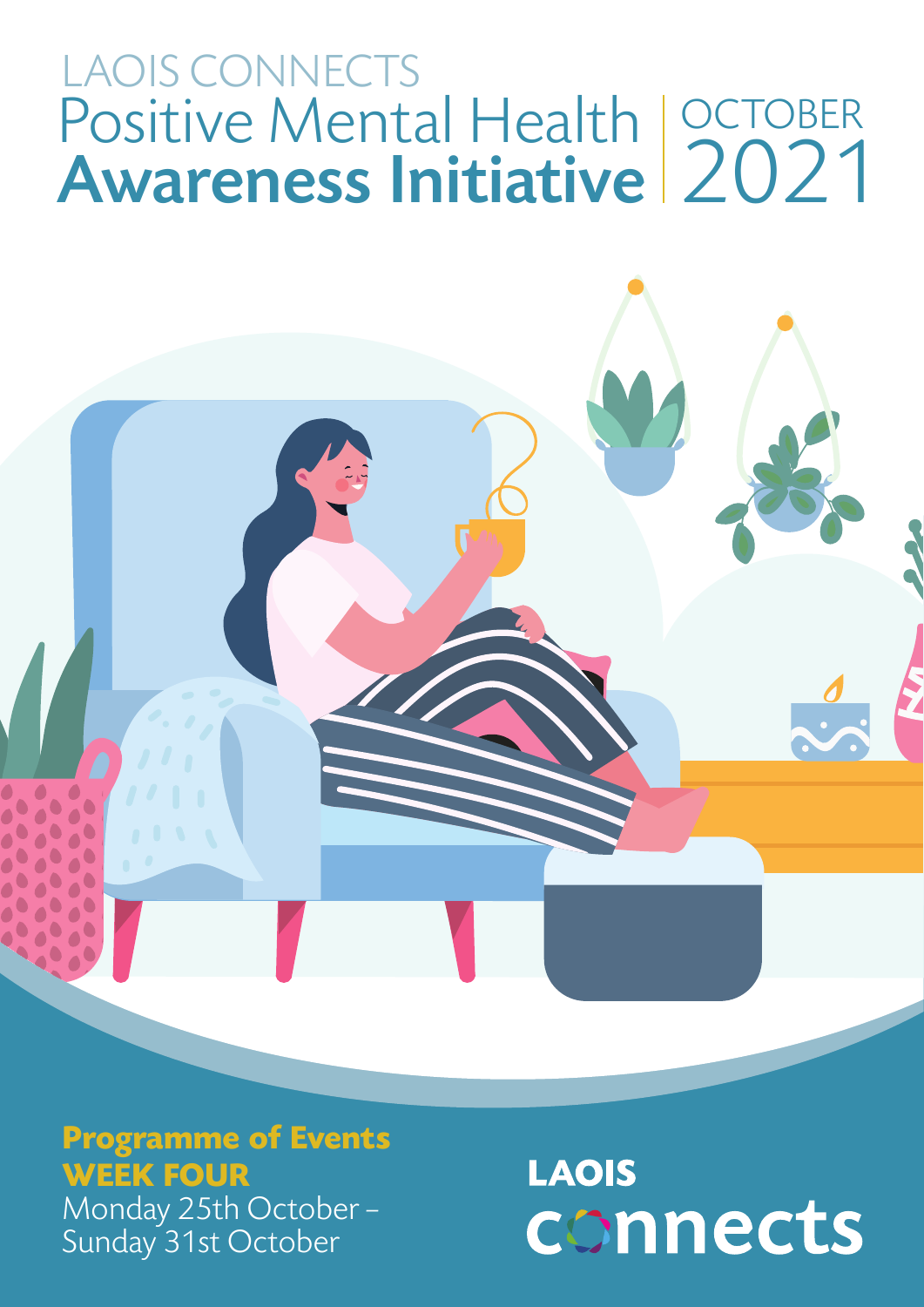

# Timetable Monday 25th October – Sunday31st October

**Monday 25th Oct | 8-8:45pm** Laois Sports Partnership

#### **LAOIS WELLNESS - BALANCE AND MOBILITY**

Laois Wellness is an online health and wellness programme for adults in Laois for the month of October 2021. It is a mixture of gentle movement classes, health and nutrition workshops. The online exercise sessions will be delivered through Zoom and you will perform them in your own home. We will send you written instructions for downloading and using Zoom before the programme starts.

To register, email: ruthtruefitness@gmail.com

#### **Tuesday 26th Oct | 11.30am**

Sport & Leisure Section Laois County Council in partnership with Heritage House, Abbeyleix

## **TAI CHI YOGA**

Heritage House, Abbeyleix - A fun and dynamic new blend of Tai Chi exercises and Standing Yoga poses to stretch, energise and relax your entire body, combining breathing, movement and mental focus to explore, enhance and circulate the body's Qi. Each class is different, playful and fun. 4 week programme.

**Tuesday 26th Oct** LOETB & Library

#### **WELLBEING THROUGH ART**

Week 4 of 4 Durrow and Stradbally Library with LOETB

#### **Tuesday 26th Oct | 2pm-4pm**  Arts Department Laois County Council

**FELT-MAKING WORKSHOP** 

Join us for a fun introduction to Felt-making with textile artist Maria McGarry in the Laois Arthouse Stradbally. Learn the technique of laying fibres of Merino wool to create felt using soapy water and gentle rolling. Participants will connect with the tactile nature of the wool and gently transform it into felt fabric as a blossoming felt flower. The process is fun whilst also meditative. Maria McGarry is a textile artist and crafter for over 25 years in quilting, feltmaking, fibre and paper craft. She has studied at NCAD and studied textile art in Crawford College Cork. Free event - booking essential limited numbers.

Contact: Telephone: 057 86 64033/13 or Email: artsoff@laoiscoco.ie

Contact: sports@laoiscoco.ie to book a place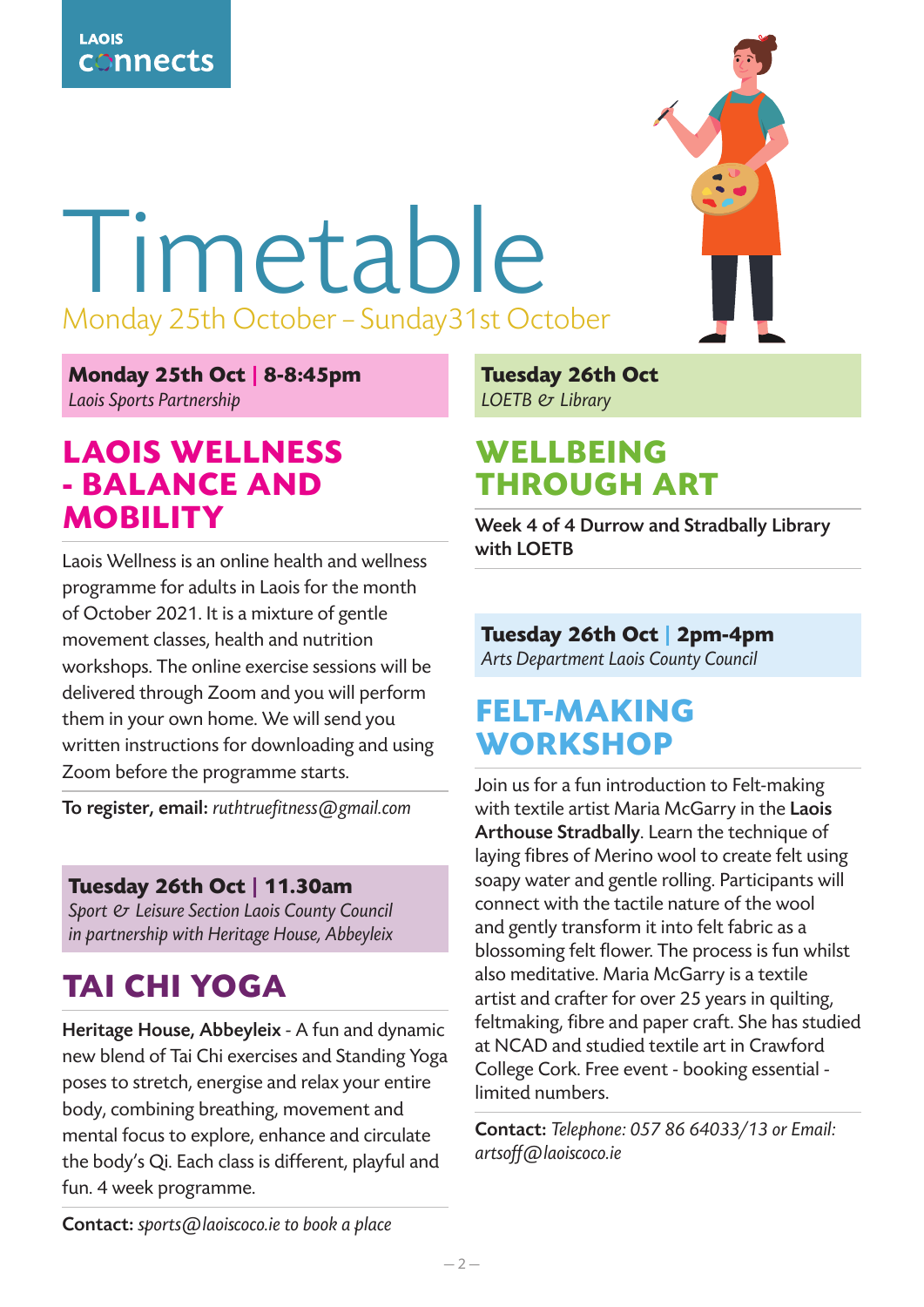**Wednesday 27th Oct LOFTB** 

## **MINDFULNESS**

Week 4 of 4 Portlaoise and Abbeyleix Further Education and Training Centre with LOETB

**Wednesday 27th Oct | 11am-12pm** Laois Sports Partnership in partnership with Mental Health Ireland

#### **FIVE WAYS TO WELLBEING ACTION PLAN**

An opportunity to develop your personal action plan to support resilience. Please email for registration and your free Action Plan Booklet.

Contact: finola@mentalhealthireland.ie or 086 8653387

#### **Wednesday 27th Oct | 12.00pm**

Sport and Leisure Section, Laois County Council in partnership with Arthritis Ireland Laois Branch

## **TAI CHI YOGA**

Peoples Park Portarlington, Arthritis Ireland Laois Branch - closed session.

#### **Wednesday 27th Oct | 1.00pm**

Sport and Leisure Section, Laois County Council in partnership with Laois Sports Partnership

## **TAI CHI YOGA**

Peoples Park Portarlington - A fun and dynamic new blend of Tai Chi exercises and Standing Yoga poses to stretch, energise and relax your entire body, combining breathing, movement and mental focus to explore, enhance and circulate the body's Qi. Each class is different, playful and fun. 4 week Programme.

Booking: Contact Catriona at cslattery@laoissports.ie • 057 8671248

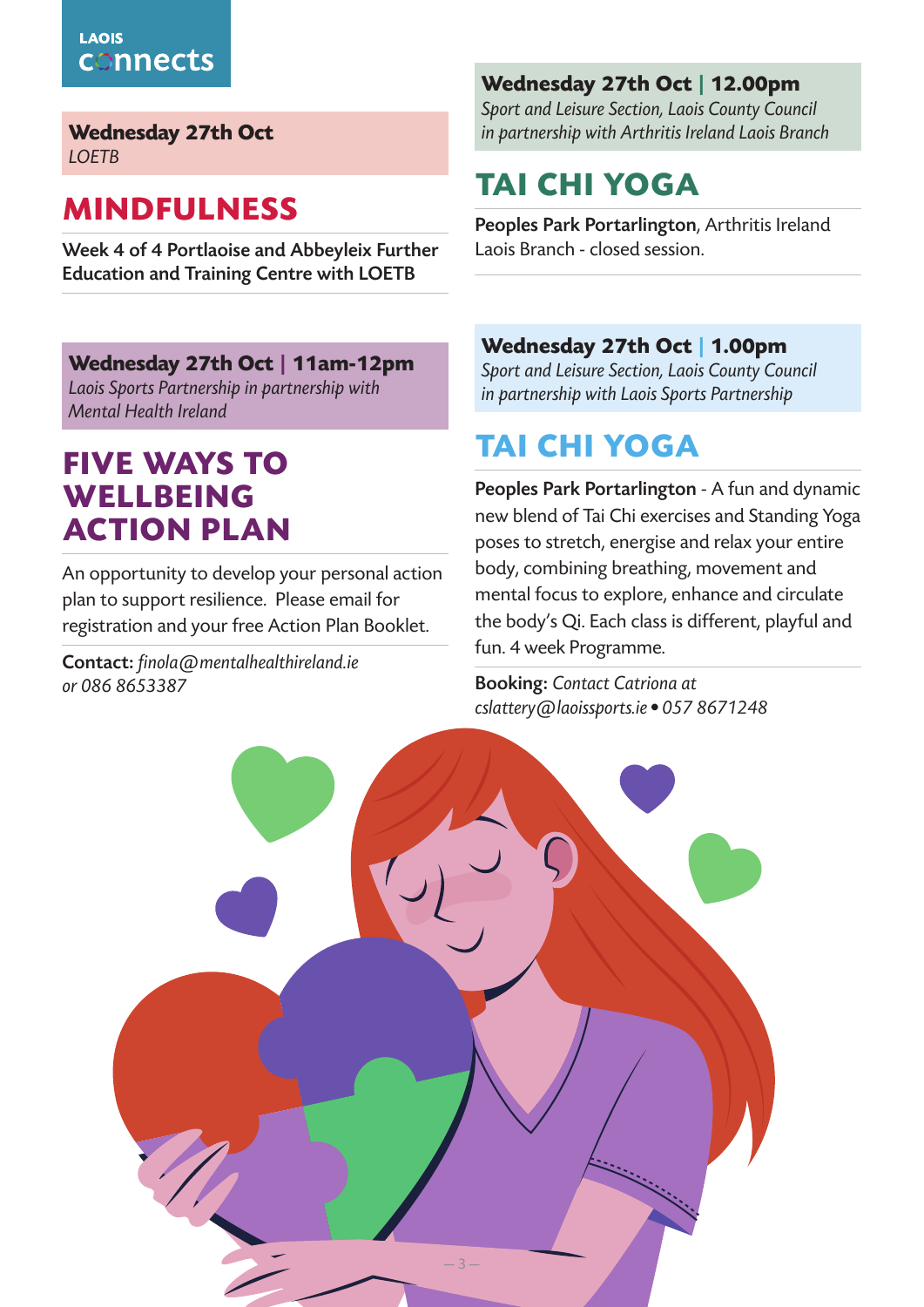**Wednesday 27th Oct | 7.00pm** Laois PPN

## **A TALK WITH RORY (RORY'S STORIES)**

Abbeyleix Manor. A talk with Rory O'Connor of Rory's Stories. Rory has a huge social media following with over a million social media followers between Facebook and Instagram. Rory is well known for comedy sketches, is a best selling author and a mental health advocate. The event will be in person and capped at 50 attendees.

To Register: Contact ppn@laoiscoco.ie



**Wednesday 27th Oct | 7.00pm** GROW

#### **REDUCING ISOLATION THROUGH THE GROW PROGRAMME**

Online Zoom Presentation aimed at Reducing Isolation through the Grow programme.

To Register: email michellemccormick@grow.ie or phone 086 4183805

**Wednesday 27th Oct | 8-8:45pm** Laois Sports Partnership

## **LAOIS WELLNESS - FLEXIBILITY FOR ALL**

Laois Wellness is an online health and wellness programme for adults in Laois for the month of October 2021. It is a mixture of gentle movement classes, health and nutrition workshops. The online exercise sessions will be delivered through Zoom and you will perform them in your own home. We will send you written instructions for downloading and using Zoom before the programme starts.

To register, email: ruthtruefitness@gmail.com

#### **Thursday 28th Oct | 9.30am**

Sport and Leisure Section, Laois County Council in partnership with Twin Trees Festival

## **HIIT**

Ballinakill GAA Club - High Intensity Interval Training, or HIIT, is a type of workout that consists of short periods of intense exercise that get your heart rate up quickly between intervals of less intense exercise or complete rest. HIIT promises the best workout in the least amount of time. 2 sessions per week for 6 weeks.

Contact: Text 086 833 1772 to book.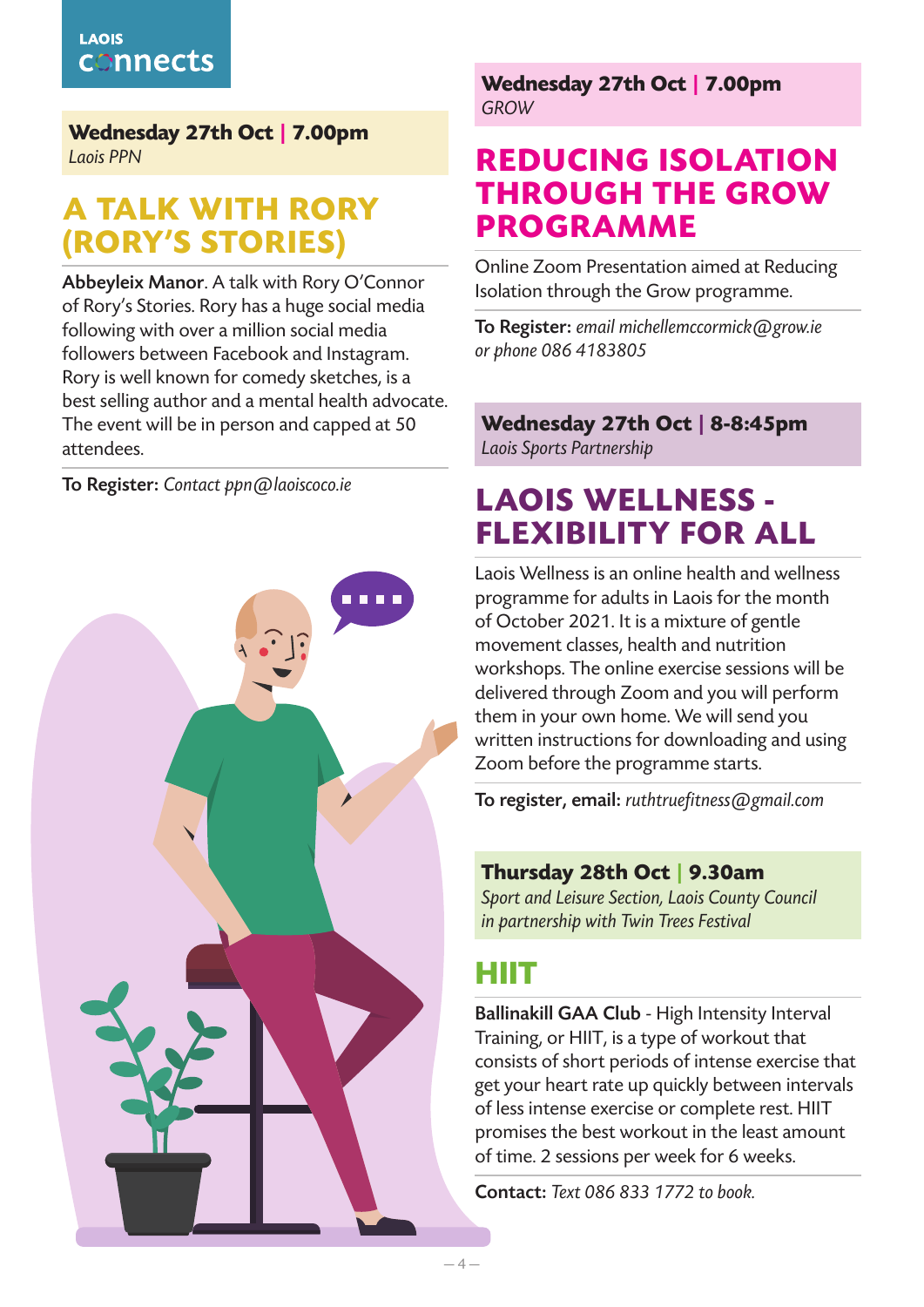**Thursday 28th Oct | 8-8:45pm**

Laois Sports Partnership

#### **LAOIS WELLNESS - HEALTH EDUCATION WORKSHOP**

Laois Wellness is an online health and wellness programme for adults in Laois for the month of October 2021. It is a mixture of gentle movement classes, health and nutrition workshops. The online exercise sessions will be delivered through Zoom and you will perform them in your own home. We will send you written instructions for downloading and using Zoom before the programme starts.

To register, email: ruthtruefitness@gmail.com

**Friday 29th Oct** LOETB & Library

## **WELLBEING THROUGH ART**

Week 4 of 4 Mountmellick Library with LOETB

#### **Friday 29th Oct | 11.00am**

Sport and Leisure Section, Laois County Council in partnership with Arthritis Ireland Laois Branch

## **TAI CHI YOGA**

Castletown - Arthritis Ireland Laois Branch - Closed Session



#### **Friday 29th Oct | 10am-12.30pm**

Mental Health Ireland

#### **WRAP**

Wellness Recovery Action Plan WRAP® is a wellness and recovery approach that helps people to:

- 1) decrease and prevent intrusive or troubling feelings and behaviours;
- 2) increase personal empowerment;
- 3) improve quality of life; and
- 4) achieve their own life goals and dreams.

To register: Places are limited https://www.eventbrite.ie/e/mental-healthireland-laois-connect-4-week-wrap-programmetickets-174281499657 finola@mentalhealthireland.ie • 086 835 3387

#### **Saturday 30th Oct | 9.30am** Park Run

## **PARK RUN**

Vicarstown Parkrun is a FREE weekly 5km event for participants of all standards, which takes place every Saturday at 9:30am in Grand Canal Bank, Vicarstown, Portlaoise, Co. Laois. It is not a race against other runners, but a 5k timed event and it can really be whatever you want it to be, whether that's for fun or as part of a training plan.

For more information on Park Run visit: www.parkrun.ie

#### **Sunday 31st Oct | 11.00am** Park Run

## **JUNIOR PARK RUN**

Vicarstown Parkrun - A 2k run for ages 4 to 14.

For more information on Park Run visit: www.parkrun.ie/vicarstown-juniors/